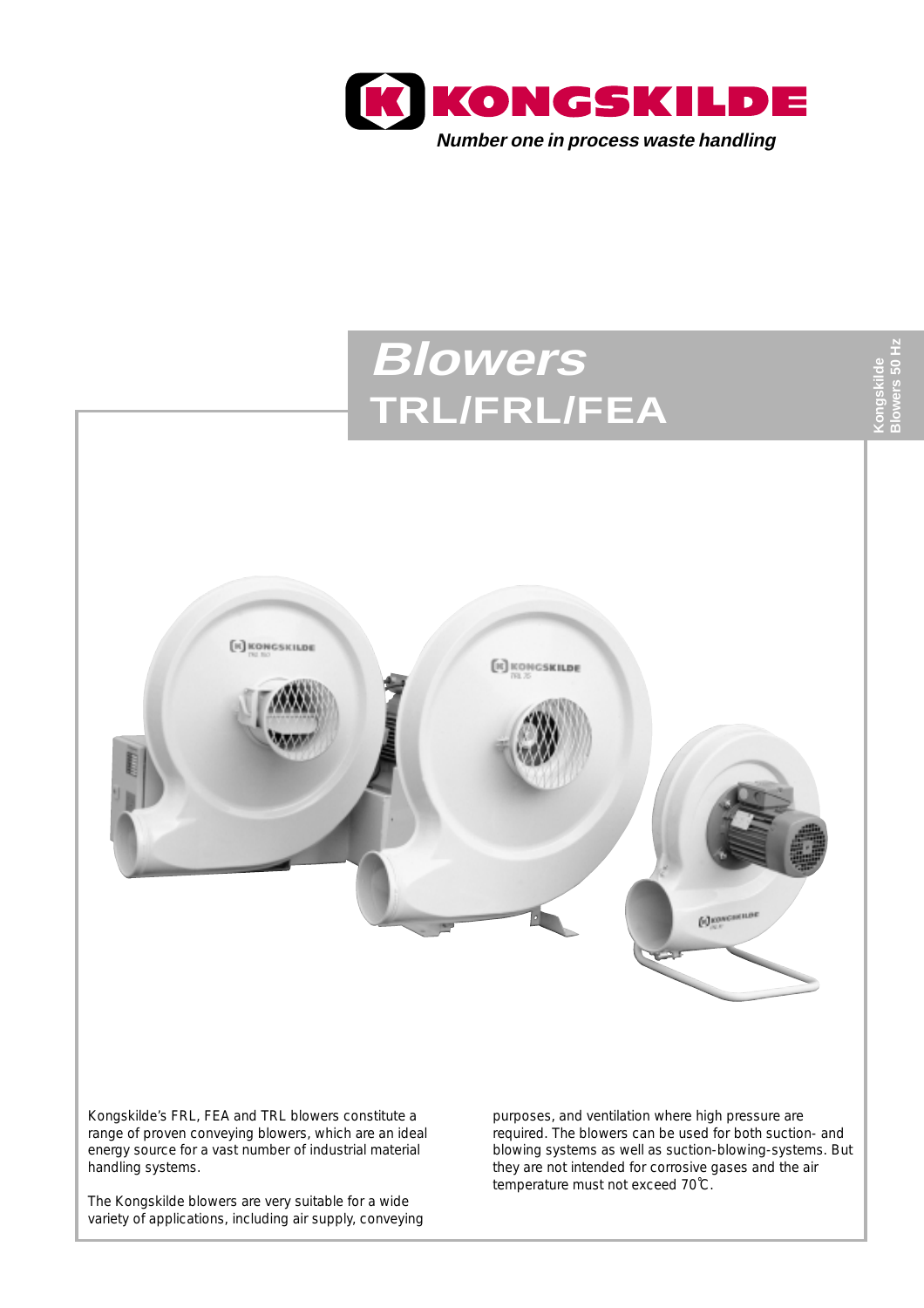# **Description**

The aerodynamic shape of the Kongskilde blower ensures high efficiency and low energy consumption.

The blowers are designed as a centrifugal fan with a perfectly balanced rotor and thus a vibrationfree operation, which minimises the noise level.

## **Pressure**

#### **FRL/FEA**



#### **TRL**



# **Air volume**

The max. air volume delivered by the TRL blowers with air regulator is approximately 1800 m<sup>3</sup>/h at different pressures depending on the type of blower. It is a general rule in pneumatic conveying that the higher pressure in the system, the higher the transfer rate.

# **Application FRL/FEA**

Kongskilde's FEA 10 is a one-stage centrifugal blower with a closed rotor with 6 forward curved blades. It is particularly built for ventilation tasks. Suitable applications include suction of welding fume and gases.

FRL 10 is a one-stage centrifugal blower with an open rotor with 8 backward curved blades. Therefore, light material as e.g. plastic flakes can successfully be conveyed through the fan. The blower is at the same time very suitable for light dust and shavings exhaust purposes.

Both types (FRL/FEA) are available with and without motor.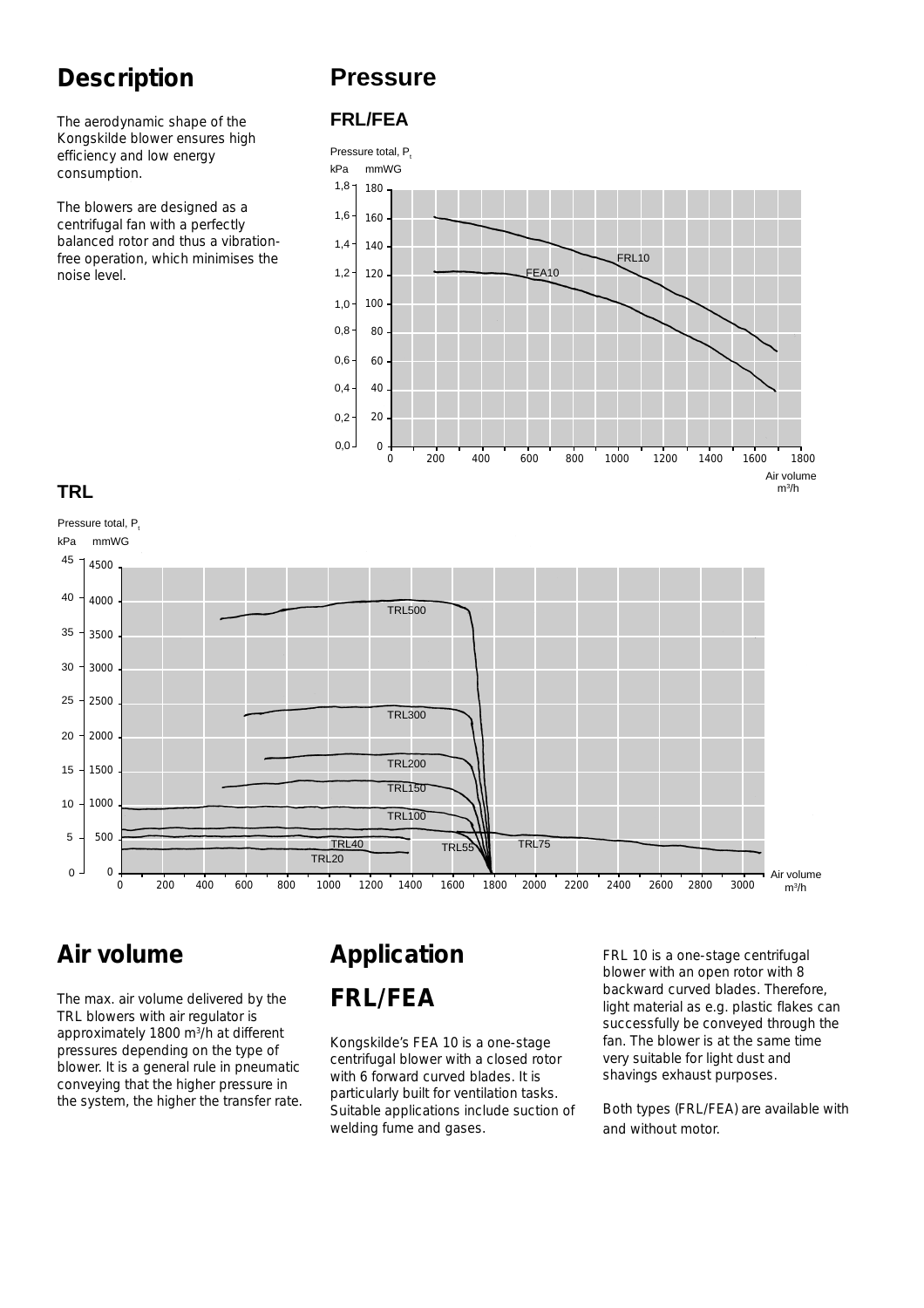# **TRL**

The Kongskilde high-pressure blowers are available in a wide range of sizes – providing a variety of performance characteristics capable of meeting specific industrial requirements.

The TRL range with accessories is ideal for conveying of granular material and similar products with specific weight between 0.2 and 0.8 ton/m3. But they are also very suitable for most suction purposes e.g. suction of welding fume as well as to solve many ventilation tasks.

The small and medium-sized blowers are one-stage centrifugal blowers with closed rotors, whereas TRL 300 and 500 have two respectively three stages, which also are equipped with, closed rotors.

TRL 55/100/150/200/300 and 500 are equipped with air regulator. Combining the blower with an air regulator

optimises the conveying air speed by keeping the air velocity below 25 m/s, which minimises damage of the material even when conveying delicate materials. The constant air velocity does also prevent overloading of the motor and minimises the power consumption.

TRL20/40 can be used as either transport blower or suction blower whereas the TRL 55/75/100/150/200/ 300/500 can be utilised for both suction and blowing as well as they can be installed as a combination of a suction-blowing-system.

#### **TRL 20/40/55/75**

TRL 20/40/55/75 are directly driven.

TRL 20/40/75 are supplied with air intake mesh guards.

TRL 55 is supplied with automatic air regulator.

#### **TRL 100/150/200**

Within the TRL 100/150/200 blowers, pressure and air volume can always be adjusted to the purpose thanks to the ability of adjusting the rpm of the rotor. The blowers can be fitted with 7.5 to 15 kW motors, which have been adjusted to the rpm of the rotor.

The blowers are delivered with V-belt transmission.

#### **TRL 300/500**

The special advantage of the TRL 300/ 500 blowers is that they are capable of supplying an exceptional high pressure caused by the two- respectively threestep construction as each stage of the blower increases the air pressure.

## **Dimensions**







**TRL 20**









**TRL40 TRL55**



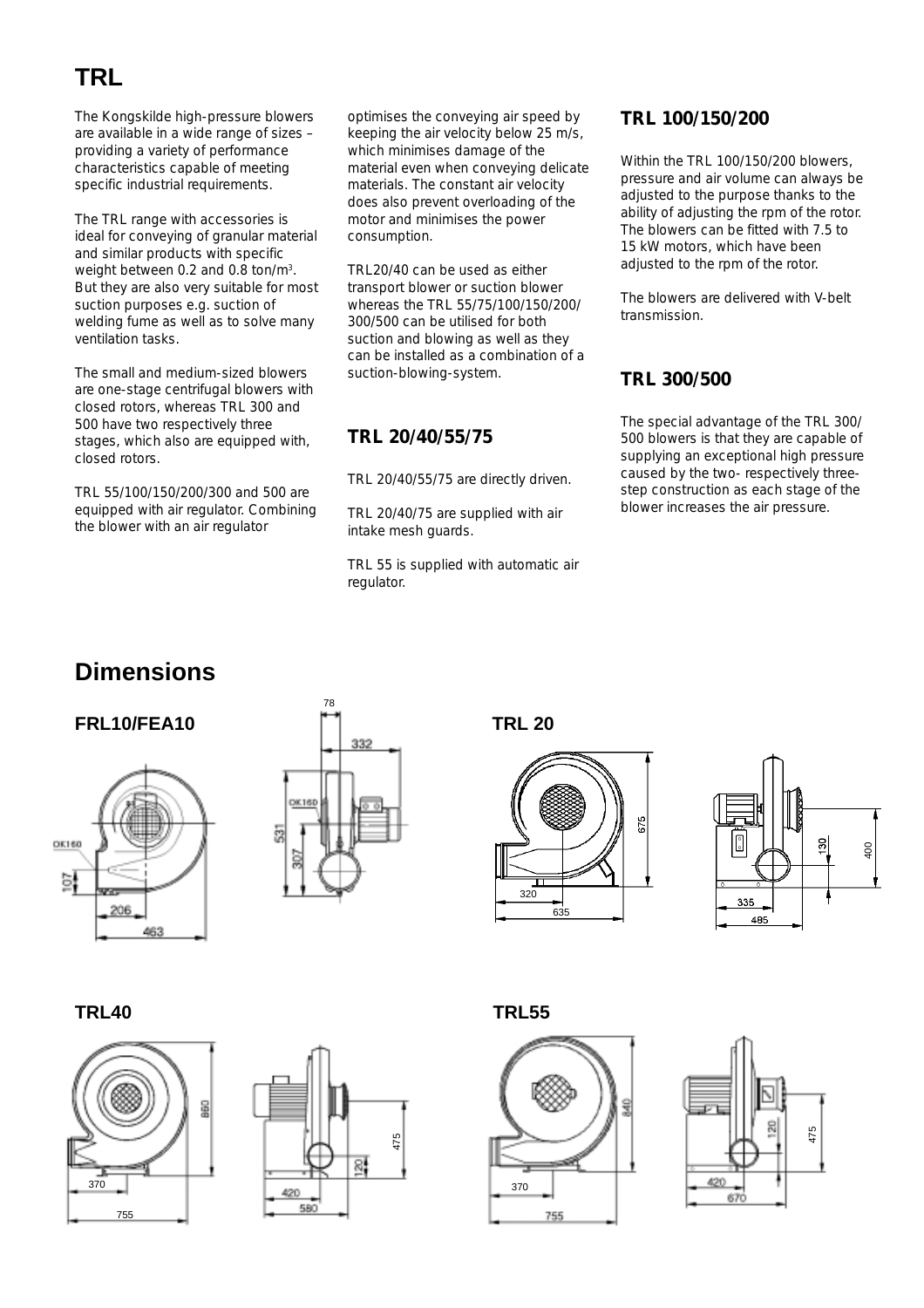# **Dimensions**

#### **TRL75 TRL100/150**

**TRL300**









**TRL200**















These drawings are based on our present technical knowledge. It is presented for information only and does not involve us in any commitment to supply.

All blower outlets are OK160.

## **Technical Data**

|                                 | FRL <sub>10</sub>   | FEA10           | <b>TRL20</b>    | TRL40 | <b>TRL55</b> | <b>TRL75</b> |
|---------------------------------|---------------------|-----------------|-----------------|-------|--------------|--------------|
| Motor rating, kW (Hp)           | 0.75(1)             | 0.75(1)         | 1.5(2)          | 3(4)  | 4(5.5)       | 5.5(7.5)     |
| Motor rpm                       | 2900                | 2900            | 2900            | 2900  | 2900         | 2900         |
| Electrical supply, V/Hz         | 3 x 400 Volt, 50 Hz |                 |                 |       |              |              |
| Amp. consumption                | 1.9                 | 1.9             | 3.4             | 6.3   | 8.5          | 11.5         |
| Min. fuse rating (approx.)      | 10                  | 10 <sup>°</sup> | 10 <sup>1</sup> | 16    | 16           | 20           |
| Rotor rpm                       | 2900                | 2900            | 2900            | 2900  | 2900         | 2900         |
| Weight w/o motor, kg            | 8.9                 | 8.9             | 18              | 41    | 43           | 43           |
| Weight w. motor, kg             | 21                  | 21              | 35              | 67    | 76           | 96           |
| Noise level, 1m distance dB (A) | 76                  | 76              | 83              | 82    | 91           | 85           |
| Noise level, 7m distance dB (A) | 61                  | 61              | 64              | 64    | 77           | 71           |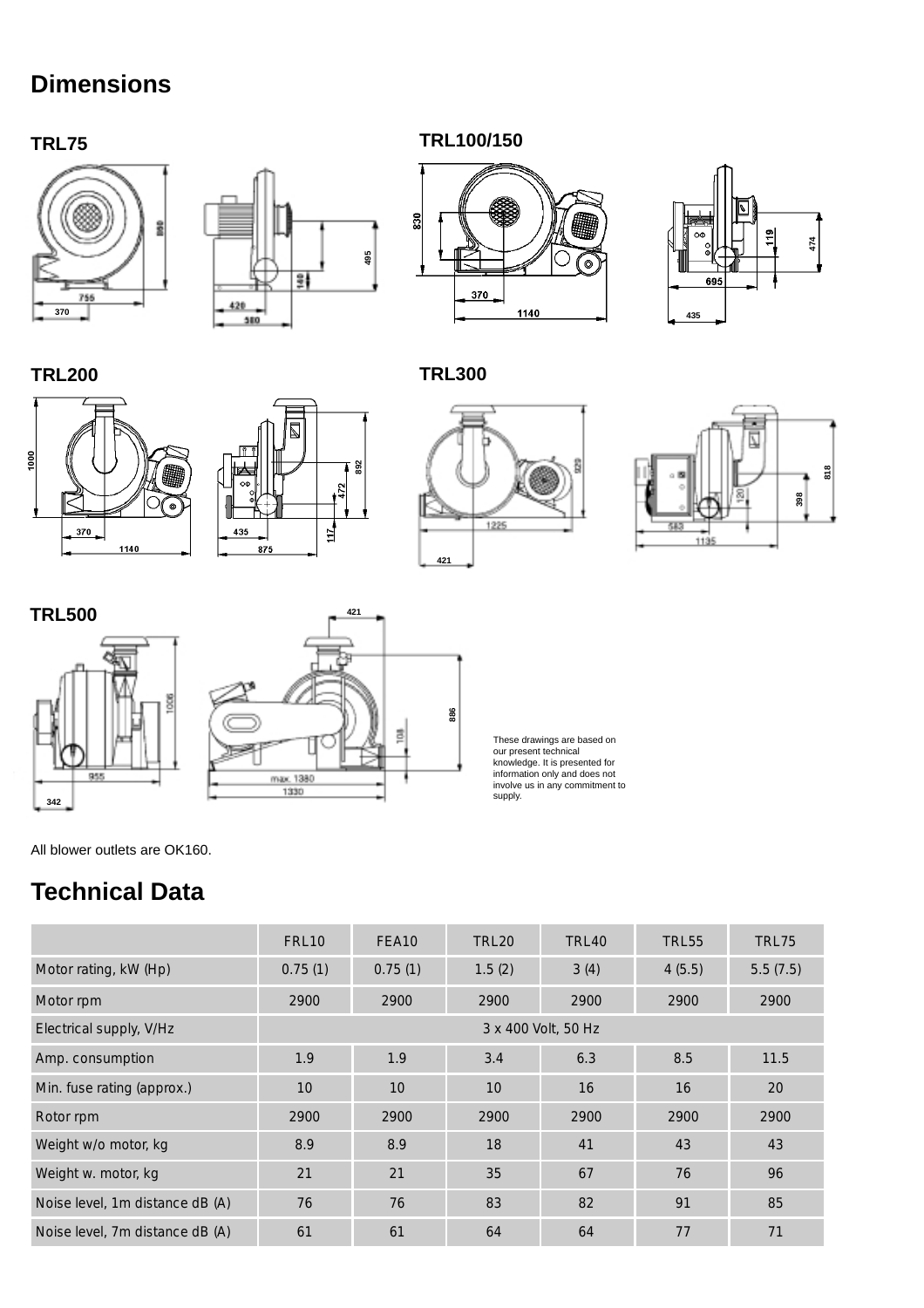|                                 | <b>TRL100</b>                                | <b>TRL150</b>                                | <b>TRL200</b>                              | <b>TRL300</b>                                       | <b>TRL500</b>                              |
|---------------------------------|----------------------------------------------|----------------------------------------------|--------------------------------------------|-----------------------------------------------------|--------------------------------------------|
| Motor rating, kW (Hp)           | 7.5(10)                                      | 11(15)                                       | 15(20)                                     | 22(30)                                              | 37 (50)                                    |
| Motor rpm                       | 2900                                         | 2900                                         | 2900                                       | 2900                                                | 2900                                       |
| Electrical supply, V/Hz         | 3 x 400 Volt, 50 Hz                          |                                              |                                            |                                                     |                                            |
| Amp. consumption                | 15.5                                         | 21.5                                         | 29                                         | 41.5                                                | 69.5                                       |
| Min. fuse rating (approx.)      | 25                                           | 35                                           | 50                                         | 63                                                  | 100                                        |
| Rotor rpm                       | 3650                                         | 4200                                         | 4700                                       | 4100                                                | 4300                                       |
| Weight w/o motor, kg            | 69                                           | 69                                           | 69                                         | 149                                                 | 190                                        |
| Weight w. motor, kg             | 129                                          | 157                                          | 195                                        | 324                                                 | 468                                        |
| Noise level, 1m distance dB (A) | 90                                           | 97                                           |                                            | 93                                                  | 93                                         |
| Noise level, 7m distance dB (A) | 73                                           | 81                                           |                                            | 78                                                  | 80                                         |
| V Belt                          | SPA-1600<br>raw edge<br>$2$ pcs <sup>1</sup> | SPA-1600<br>raw edge<br>$2$ pcs <sup>1</sup> | SPA-1600<br>raw edge<br>2 pcs <sup>1</sup> | SPA-1800<br>narrow<br>$4 \text{ }$ pcs <sup>1</sup> | SPB-1900<br>raw edge<br>3 pcs <sup>1</sup> |

<sup>1</sup> Please note that all V-belts must be re-ordered in matched sets.

## **Inlets TRL 20/40/75**

Kongskilde's TRL blowers can be equipped with a number of inlets suitable for various applications. The possible inlets are illustrated below.